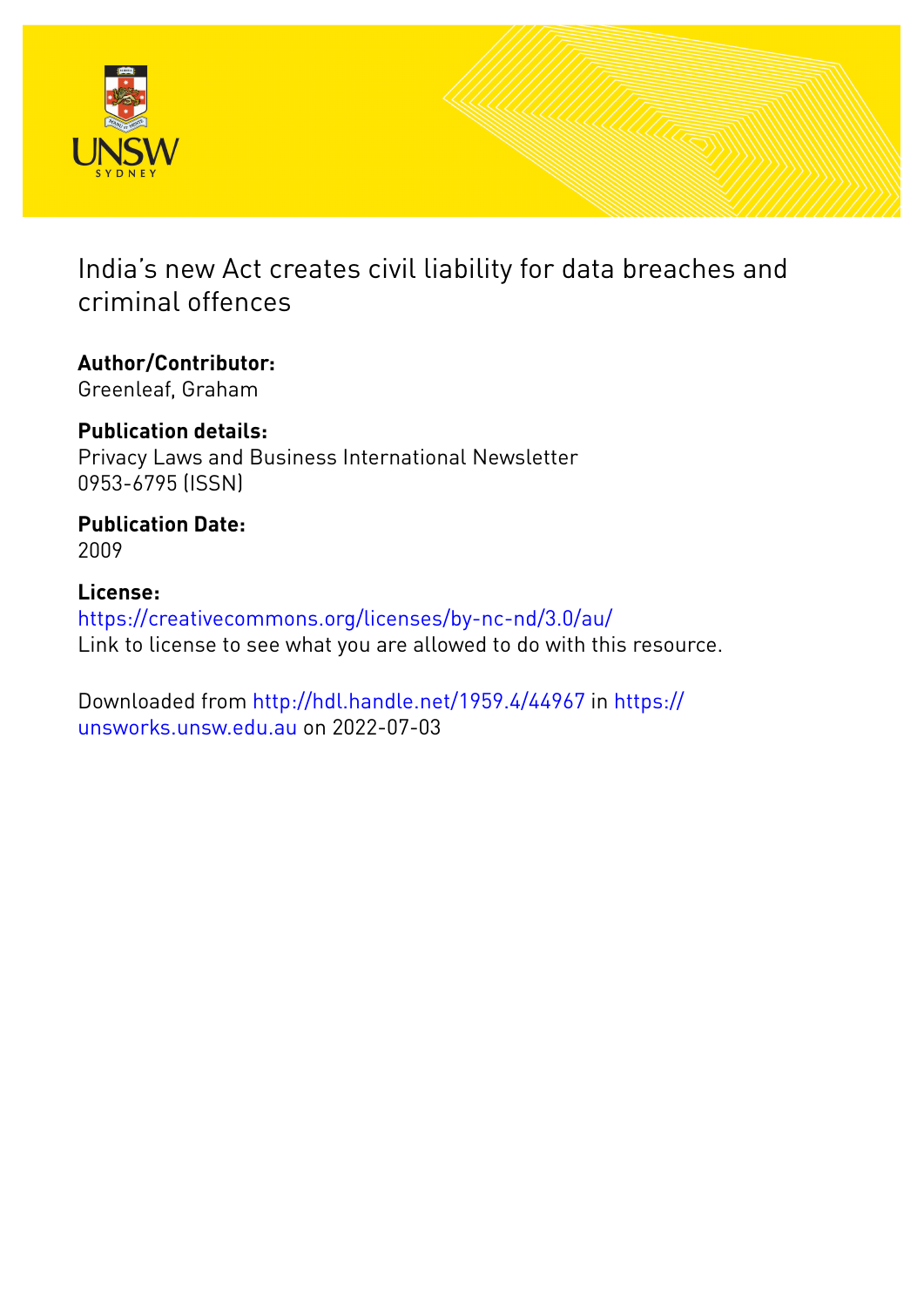# **India's new Act creates civil liability for data breaches and criminal offences**

Graham Greenleaf, University of New South Wales Faculty of Law

Published in *Privacy Laws & Business International Newsletter*, Issue 99, June 2009, 1-5

Extensive amendments to India's *Information Technology Act 2000* deal principally with cyber-security, and were enacted to some extent in response to the attacks in Mumbai in November 2008. They also include the most significant provisions to date in Indian statutes affecting data protection and privacy, though how extensive these turn out to be will depend to some extent on implementing regulations. Most Indian commentators have concentrated on the cyber-security aspects of the legislation, often very critically. This article focuses only on the Act's data protection and privacy implications.

The *Information Technology (Amendment) Act 2008* was passed on the last day of the legislative sitting before vacation on 22 December 2008, and received the President's assent on February 5 2009. It was published in the Official Gazette on the dame day, which brought its provisions into effect. It and eight other bills only received seventeen minutes debate in Parliament.

#### *Civil liability for inadequate personal data security*

From the perspective of data protection and privacy, the most significant aspect of the legislation is that it inserts a new s43A on 'Compensation for failure to protect data', which provides: 'Where a body corporate, possessing, dealing or handling any sensitive personal data or information in a computer resource which it owns, controls or operates, is negligent in implementing and maintaining reasonable security practices and procedures and thereby causes wrongful loss or wrongful gain to any person, such body corporate shall be liable to pay damages by way of compensation to the person so affected'. There is no limitation imposed on the compensation that can be awarded.

 'Body corporate' is given a broad meaning as 'any company and includes a firm, sole proprietorship or other association of individuals engaged in commercial or professional activities'. This last clause would exclude religious and social organisations whose activities are not classified as 'commercial'.

At first glance this looks like a useful data protection provision dealing with data security: organisations controlling personal data that fail to implement reasonable security procedures will be liable to pay compensatory damages to 'the person so affected' for resulting 'wrongful loss'. Data leaks and other data security breaches could, it seems, result in compensation to the data subjects so harmed. Foreign companies dealing with Indian outsourcing organisations could also have a statutory basis for compensation.

However, on closer inspection, the provision has considerable limitations which may give it a different meaning.

First, 'reasonable security practices and procedures' is defined to mean 'security practices and procedures designed to protect such information from unauthorised access, damage, use, modification, disclosure or impairment'. This part of the definition gives it broad coverage as a data security provision. However the definition goes on to require that it only applies to those practices and procedures 'as may be specified in an agreement between the parties or as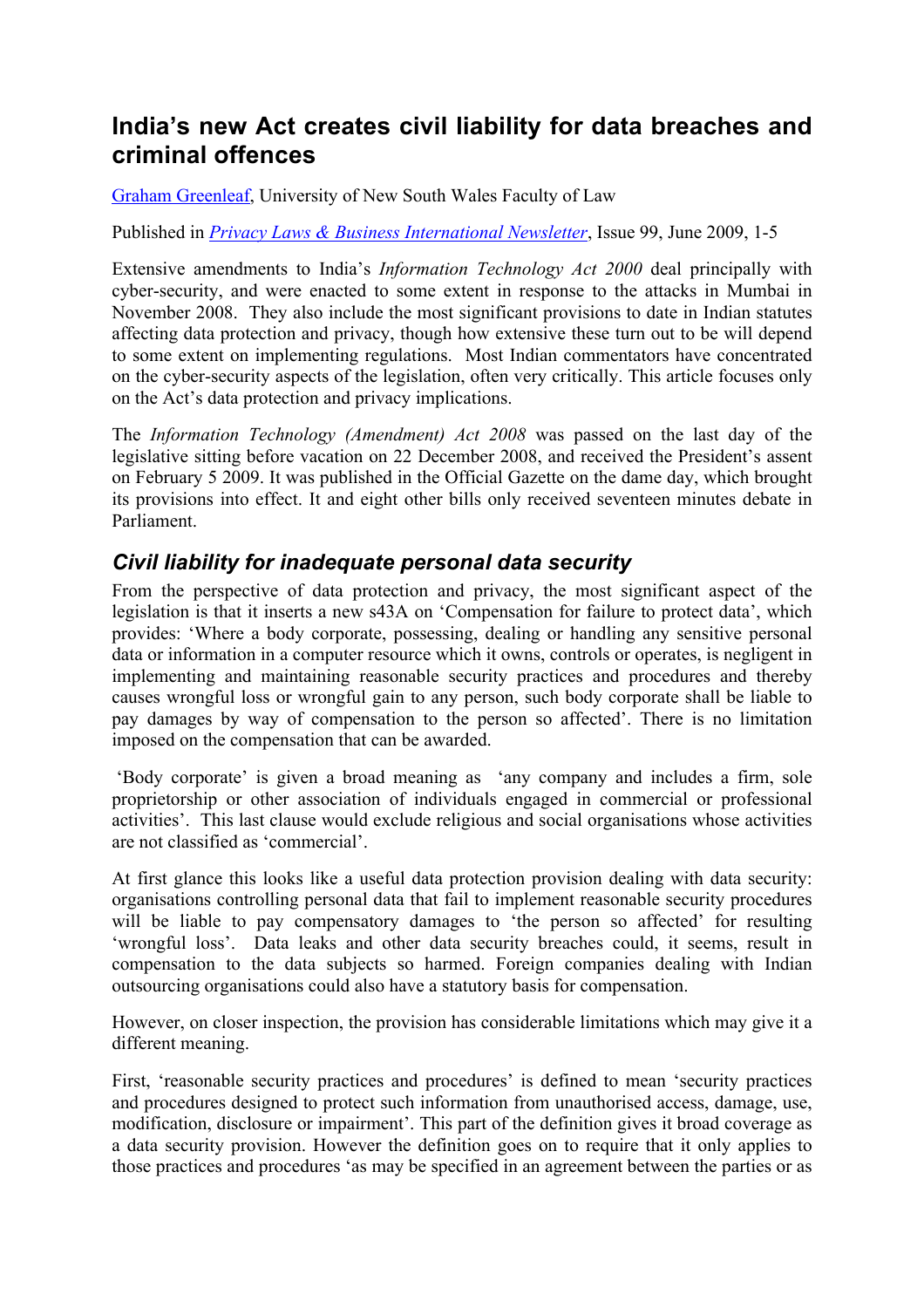may be specified in any law for the time being in force and in the absence of such agreement or any law, such reasonable security practices and procedures, as may be prescribed by the Central Government in consultation with such professional bodies or associations as it may deem fit'. So it may be that a consumer who has been damaged can find no applicable standard on which to base their claim. No standard has yet been prescribed by government.

Second, the reference to 'an agreement between the parties' also opens up a possible argument that the provision, despite its wording, is only intended to benefit parties who have contracted to have data processing done for them, and not consumers/ data subjects.

Third, 'sensitive personal data or information' is defines so that it means (not 'includes') 'such personal information as may be prescribed by the Central Government in consultation with such professional bodies or associations as it may deem fit'. So the government can prescribe however narrow a class of personal information as it deems appropriate, and unless it prescribes something s43A will not come into effect at all.

It is therefore uncertain when s43A will come into effect, if at all. Depending on what the government prescribes under the definitions of 'reasonable security practices and procedures' and 'sensitive personal data or information', and whether it interpreted to benefit all data subjects, it could have a significant effect as a personal data security provision, or it could have very little.

## *A disclosure offence*

Another new section relevant to data protection has been added entitled 'Punishment for disclosure of information in breach of lawful contract' (s72A), but it goes further than its title suggests. It provides for an offence, subject to any other legislation in force, where 'any person including an intermediary who, while providing services under the terms of lawful contract, has secured access to any material containing personal information about another person, with the intent to cause or knowing that he is likely to cause wrongful loss or wrongful gain discloses, without the consent of the person concerned, or in breach of a lawful contract, such material to any other person'. So the disclosure does not have to be in breach of the contract provided it is without the consent of the data subject, which would always be the case given the intent that is also required. The offence is punishable by up to three years imprisonment or a fine of up to five lakh (500,000) rupees (US\$10,600), or both.

There are important limiting factors in this offence. First, the requisite intent must be present when access to the material is obtained ('secured'). Second, the relevant intent is to cause 'wrongful loss or wrongful gain', and the wrongfulness of either the loss of the gain may be difficult to prove in cases where personal information has been disclosed, for example, only so that it can be used for a commercial purpose such as direct marketing, rather than for some more obviously wrongful purpose such as credit card fraud. Third, the offence only occurs if there is disclosure of the information, as distinct from use of it for a wrongful purpose by the party securing access to it.

### *Other new offences relevant to data protection*

The Act also creates three other more specific new offences which will strengthen data protection in India. The offences carry penalties of up to three years imprisonment or a fine of up to one lakh rupee (US\$2,120), or both.

The first offence is where a person who 'dishonestly received or retains any stolen computer resource or communication device knowing or having reason to believe the same to be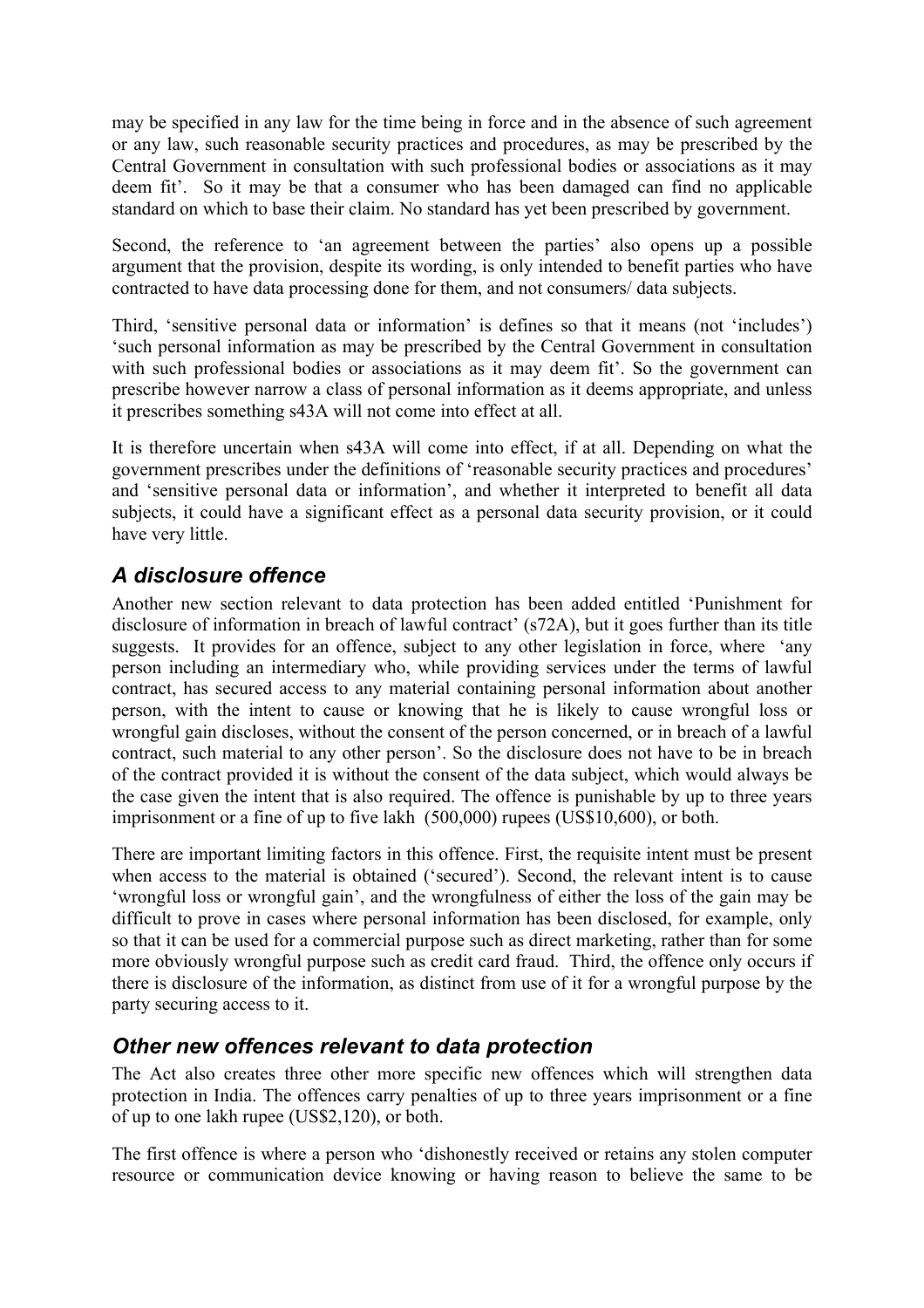stolen' (s66B). Those involved in dealing with unlawfully obtained personal data, or even data resulting from data leaks, could be prosecuted under this section.

The second offence is where a person 'fraudulently or dishonestly make use of the electronic signature, password or any other unique identification feature of any other person' (s66C). This is an 'identity misuse' provision which should have a wide ambit to deal with misuse of credit card numbers, drivers licence numbers and the like due to the breadth of 'any other unique identification feature'. It is probably broad enough to deal with the combination of a person's name and address.

The third offence covers other forms of 'identity misuse' wherever a person 'by means for any communication device or computer resource cheats by personating (s66D). Logging into a person's account by use of any information such as usernames and passwords would be covered by this, even if the information used could not be said to constitute a 'unique identification feature'.

#### *Special protections for intermediaries*

Both the civil liability for personal data security (s43A) and the offences concerning disclosure (s72A) and identity (ss66B-D) are made somewhat more complex by the protection against liability given to intermediaries in certain cases (s79). Where the section applies, 'an intermediary shall not be liable for any third party information, data, or communication link made available or hasted by him' (this should presumably say 'hosted'). 'Third party information' is defined to mean 'any information dealt with by an intermediary in his capacity as an intermediary', and it may be arguable that this limitation also applies to 'data' and 'communication'.

The protection to intermediaries only applies where one of three conditions is satisfied:

- (a) 'the function of the intermediary is limited to providing access to a communication system over which information made available by third parties is transmitted or temporarily stored or hasted'; or
- (b) 'the intermediary does not— (i) initiate the transmission, (ii) select the receiver of the transmission, and (iii) select or modify the information contained in the transmission';
- (c) 'the intermediary observes due diligence while discharging his duties under this Act and also observes such other guidelines as the Cetral (sic) Government may prescribe in this behalf'.

The protection will also be lost if the intermediary has contributed in some way to the unlawful act, or upon receiving notice of it from a government authority fails to take steps to prevent it continuing.

### *Privacy offences concerning private parts*

There is further new provision (s66E) that criminalises (with similar penalties as above) where a person 'intentionally or knowingly captures, publishes or transmits the image of a private area of any person without his or her consent'. 'Private area' means 'the naked or undergarment clad genitals, public area, buttocks or female breast'. ('Public area' is presumably a misprint for 'pubic area'.)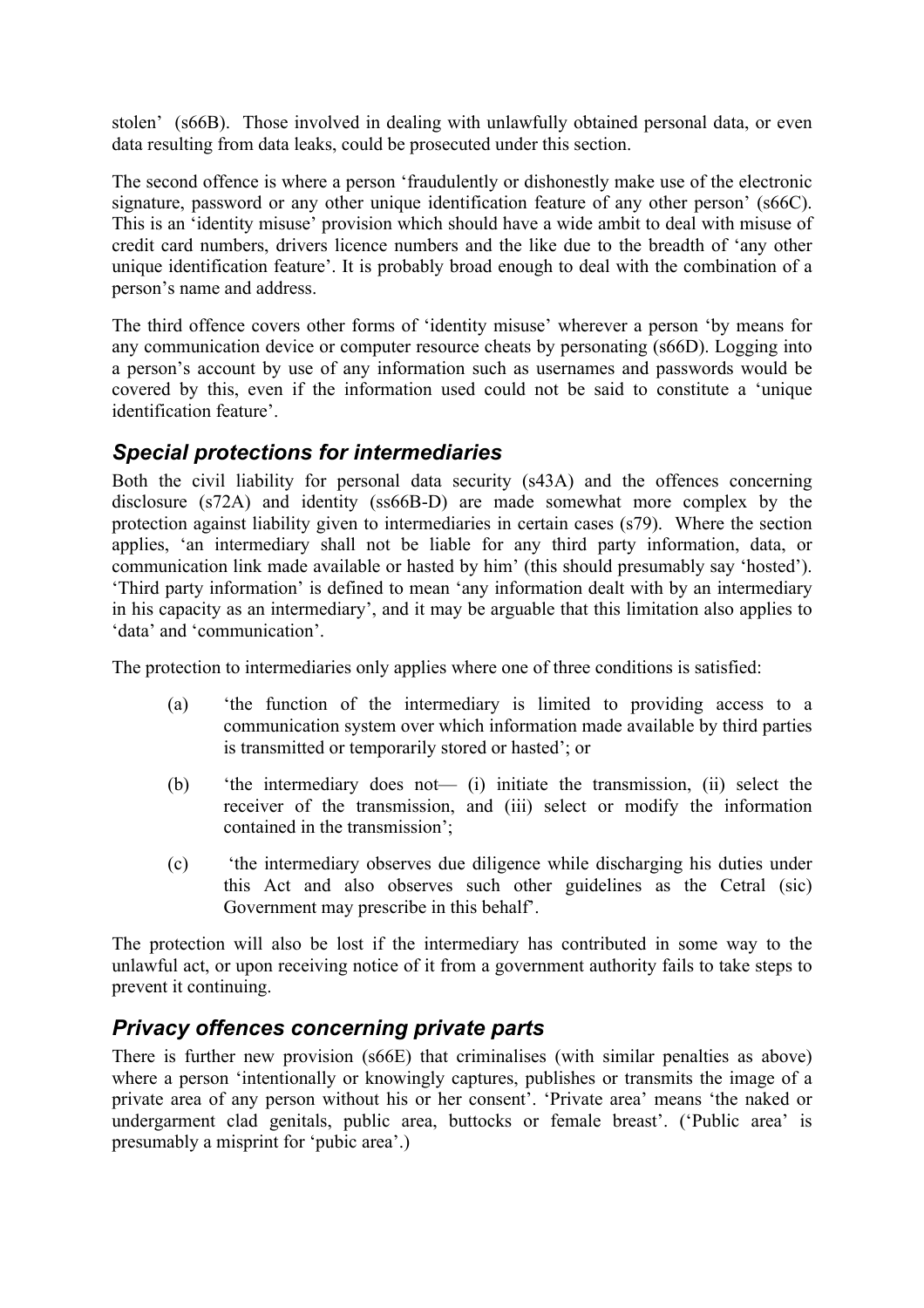The offence only occurs 'under circumstances violating the privacy of that person', which is defined to mean 'circumstances in which a person can have a reasonable expectation that (i) he or she could disrobe in privacy, without being concerned that an image of his private area was being captured; or (ii) any part of his or her private area would not be visible to the public, regardless of whether that person is in a public or private place'. So a streaker at a cricket match would not be protected by this section, nor would someone walking naked down Janpath, nor would a celebrity wearing a revealing dress, but in most other circumstances the defined 'private parts' will be protected from being photographed, videoed or transmitted.

The technological circumstances required by the offence are further defined. Merely observing a person, by whatever means, is not covered by this offence, the image has to be recorded in some medium ('capture' means to videotape, photograph, film or record by any means'). So a photograph or a video image viewed only by the person taking it will be sufficient.

'Transmit' means 'to electronically send a visual image with the intent that it be viewed by a person or persons', and 'publishes' means 'reproduction in the printed or electronic form and making it available for public'. These further offences could be committed either by the person who recorded the image, or a person who did not record it but receives it and then transmits or publishes it.

#### *Data surveillance provisions*

As well as with protecting privacy in various ways, the amendments also increase government surveillance capacities. These powers are too extensive to be analysed fully in this article, but need to be noted because, on-balance, this legislation is not necessarily proprivacy.

There are open-ended powers to require ISPs and other intermediaries to preserve data: 'Intermediary shall preserve and retain such information as may be specified for such duration and in such manner and format as the Central Government may prescribe' (s67C). Failure to do as required is an offence.

The government is given a general power to monitor and collect traffic data (which is defined): 'The Central Government may, to enhance cyber security and for identification, analysis and prevention of intrusion or spread of computer contaminant in the country, by notification in the Official Gazette, authorise any agency of the Government to monitor and collect traffic data or information generated, transmitted, received or stored in any computer resource.' (s69B). If intermediaries or those in charge of data storages fail to cooperate with the government agency, they commit serious offences. Provided 'traffic data or information' is read as 'traffic data or traffic information', this power has a more limited scope, but if it read as applying to 'any information' then it is extraordinarily and unjustifiably broad.

The government seems to be given sweeping powers to determine what modes of encryption may be used: 'The Central Government may, for secure use of the electronic medium and for promotion of e-governance and e-commerce, prescribe the modes or methods for encryption.' (s84A).

The extent to which these powers (or the regulations which will implement them) are consistent with the protection of privacy provided by the Indian Constitution will need to be considered.